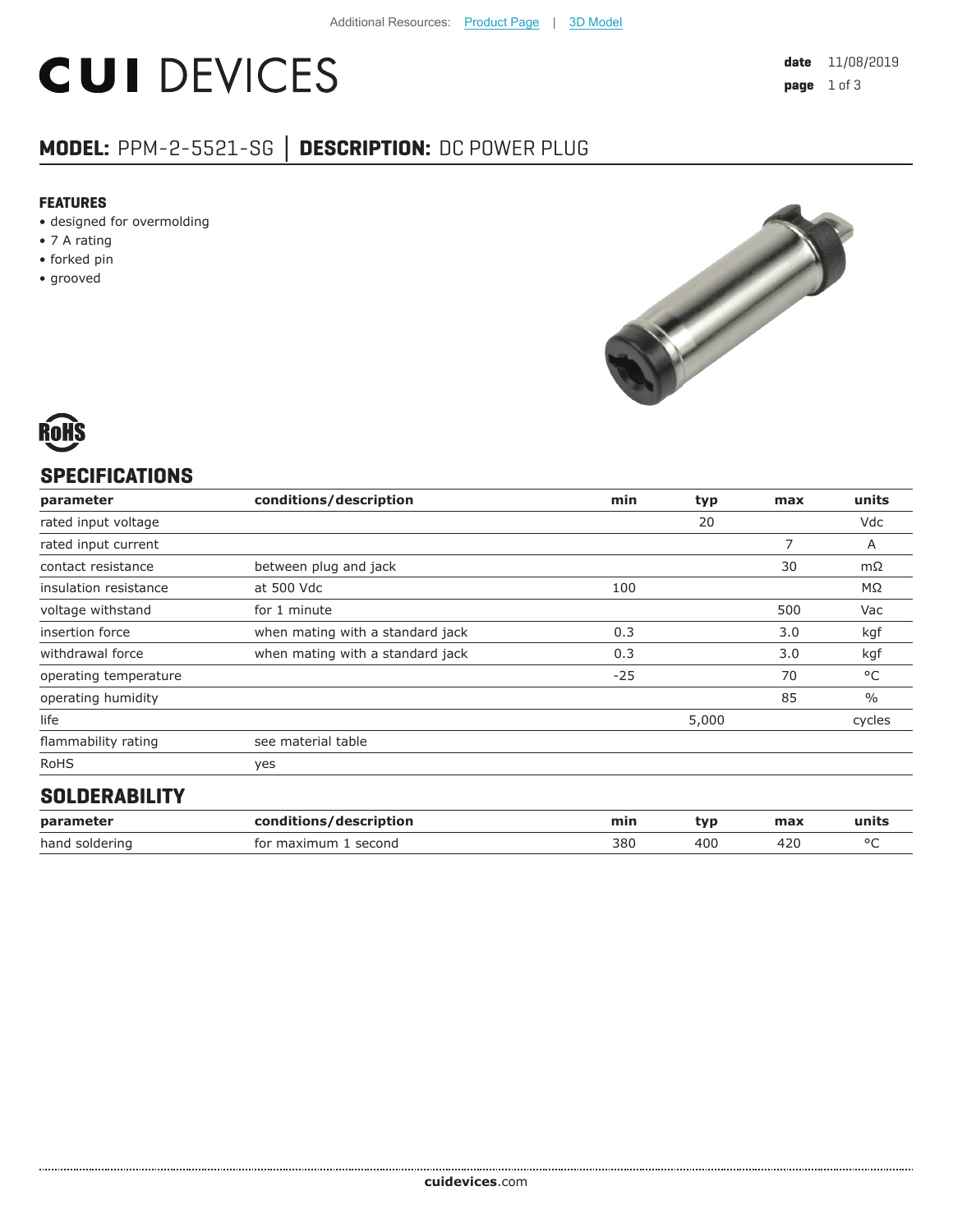## **MECHANICAL DRAWING**